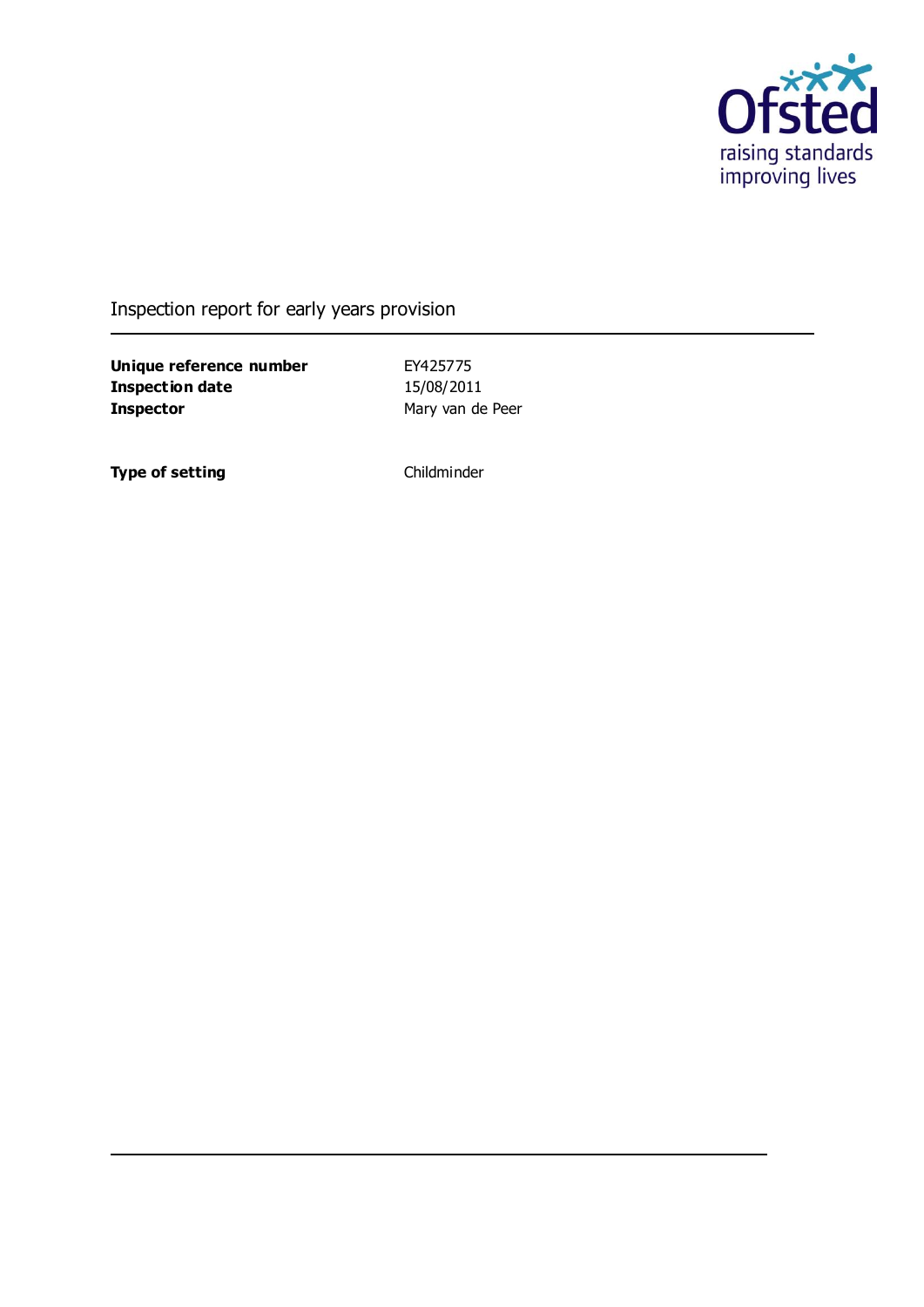The Office for Standards in Education, Children's Services and Skills (Ofsted) regulates and inspects to achieve excellence in the care of children and young people, and in education and skills for learners of all ages. It regulates and inspects childcare and children's social care, and inspects the Children and Family Court Advisory Support Service (Cafcass), schools, colleges, initial teacher training, work-based learning and skills training, adult and community learning, and education and training in prisons and other secure establishments. It assesses council children's services, and inspects services for looked after children, safeguarding and child protection.

If you would like a copy of this document in a different format, such as large print or Braille, please telephone 0300 123 1231, or email enquiries@ofsted.gov.uk.

You may copy all or parts of this document for non-commercial educational purposes, as long as you give details of the source and date of publication and do not alter the information in any way.

T: 0300 123 1231 Textphone: 0161 618 8524 E: enquiries@ofsted.gov.uk W: [www.ofsted.gov.uk](http://www.ofsted.gov.uk/)

© Crown copyright 2011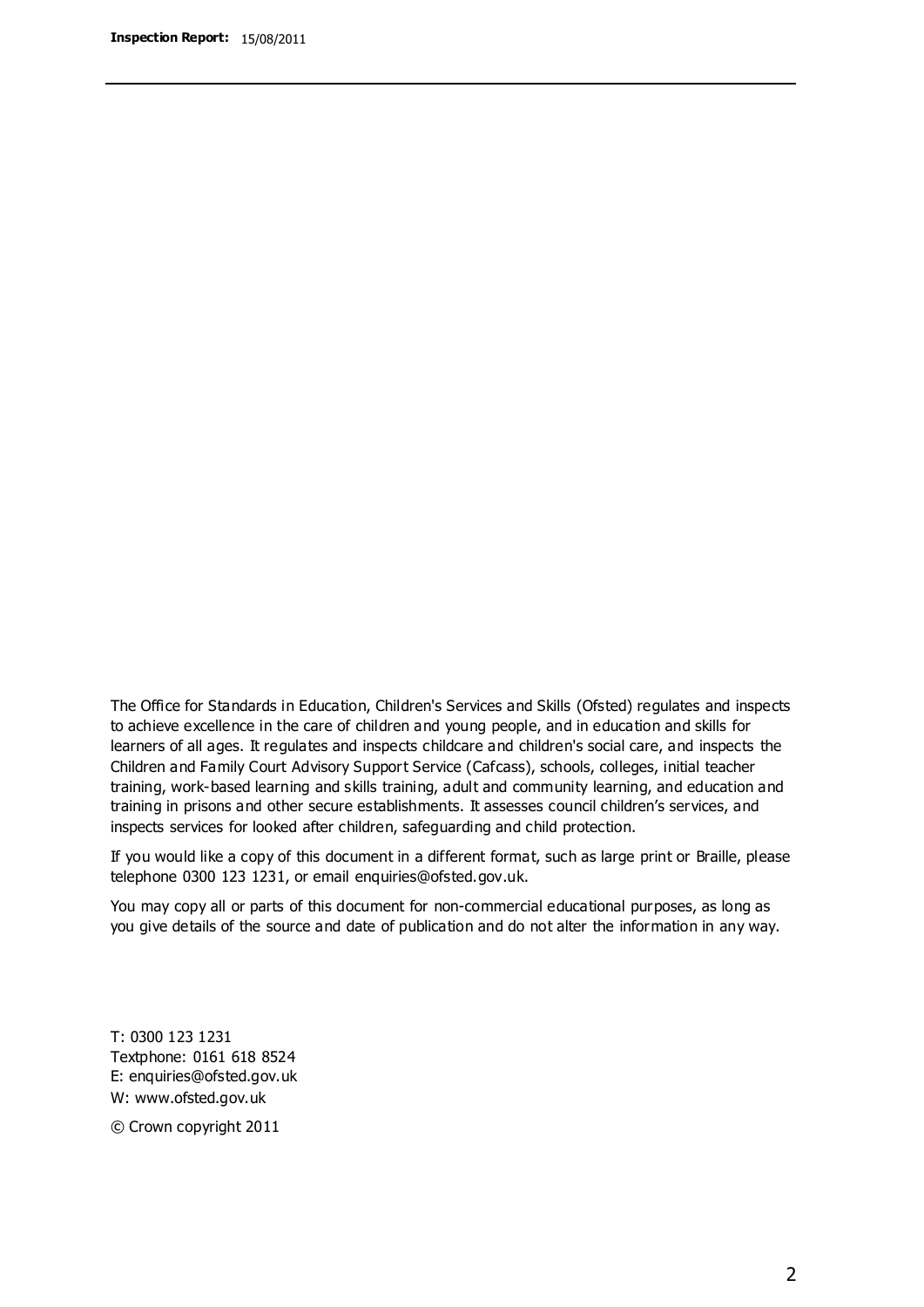## **Introduction**

This inspection was carried out by Ofsted under Sections 49 and 50 of the Childcare Act 2006 on the quality and standards of the registered early years provision. 'Early years provision' refers to provision regulated by Ofsted for children from birth to 31 August following their fifth birthday (the early years age group). The registered person must ensure that this provision complies with the statutory framework for children's learning, development and welfare, known as the *Early* Years Foundation Stage.

The provider must provide a copy of this report to all parents with children at the setting where reasonably practicable. The provider must provide a copy of the report to any other person who asks for one, but may charge a fee for this service (The Childcare (Inspection) Regulations 2008 regulations 9 and 10).

The setting also makes provision for children older than the early years age group which is registered on the voluntary and/or compulsory part(s) of the Childcare Register. This report does not include an evaluation of that provision, but a comment about compliance with the requirements of the Childcare Register is included in Annex B.

Please see our website for more information about each childcare provider. We publish inspection reports, conditions of registration and details of complaints we receive where we or the provider take action to meet the requirements of registration.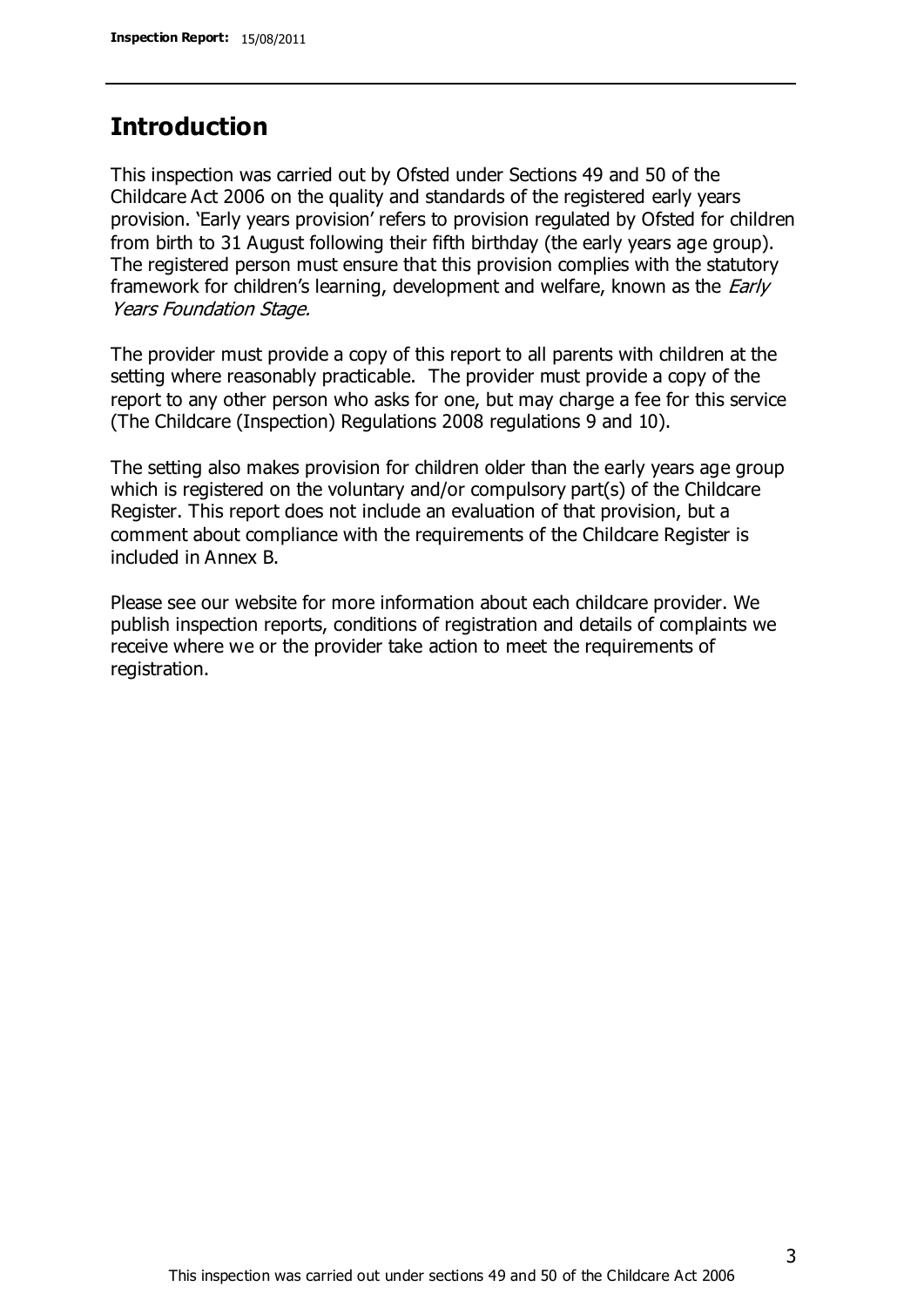## **Description of the childminding**

The childminder registered in 2011. She lives with her partner and their family. The whole ground floor of the childminder's house is used for childminding, as well as two rooms and the bathroom upstairs. There is a fully enclosed garden for outside play. The childminder is registered on the Early Years Register and the compulsory and voluntary parts of the Childcare Register. The childminder may care for no more than four children under eight years; of these, not more than two may be in the early years age group, and of these, not more than one may be under one year at any one time. The childminder is currently caring for one child in the early years age group. The childminder can walk or drive to local schools, to take and collect children. The childminder attends the local toddler groups. The childminder is able to support children with special educational needs and/or disabilities, and those who speak English as an additional language. The childminder is a member of the National Childminding Association and also receives support from the local authority. The childminder holds childcare qualifications including an NVQ Level 4 in Early Years.

### **The overall effectiveness of the early years provision**

Overall the quality of the provision is good.

The childminder creates a child friendly, welcoming and stimulating environment for children. She has processes in place to ensure their safety and learning are promoted extremely well. Overall, the childminder ensures all children have opportunities, both indoors and outdoors, to play and develop new skills. Children benefit greatly from the childminder's attentive and caring approach and they are happy and confident. The childminder makes sure she meets children's individual care needs by engaging well with parents. She is reviewing how parents can become more involved in their children's learning. The childminder's partnerships with other organisations are also developing appropriately. These steps help children make good progress and promote their welfare and development.

# **What steps need to be taken to improve provision further?**

To further improve the early years provision the registered person should:

• strengthen the two-way flow of information with parents and their involvement in supporting their child's learning and development.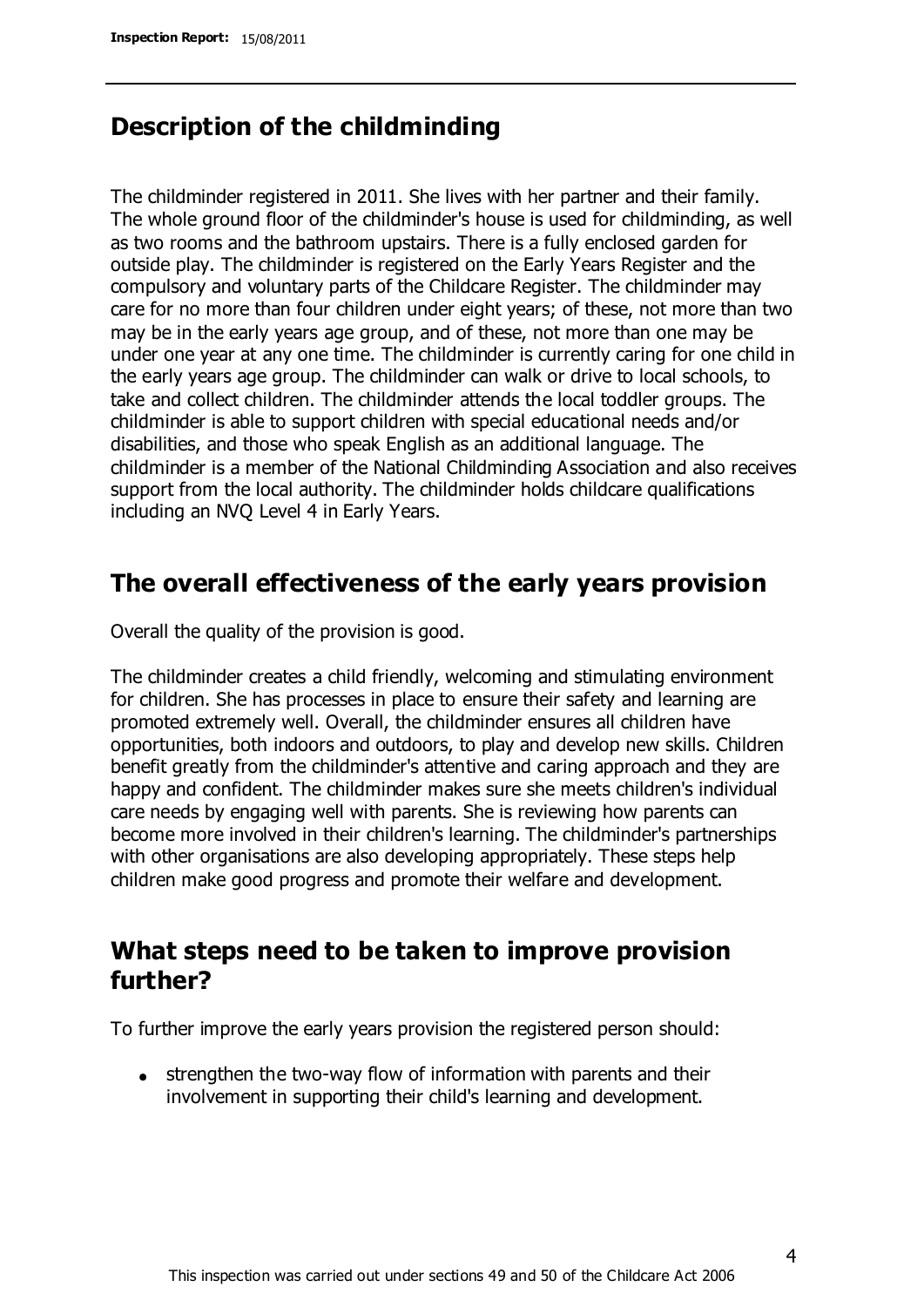# **The effectiveness of leadership and management of the early years provision**

The childminder provides a very safe and secure environment for children. This enables them to play and explore the available resources freely. The detailed risk assessment record shows clearly how potential hazards are minimised, including information to ensure children's safety during outings. The childminder has attended safeguarding training to ensure she has a secure understanding of her role and responsibilities regarding child protection and safeguarding children's welfare.

The childminder is committed to striving for improvement in her setting to benefit the children she cares for. She has developed a self-evaluation and reflective practice system which is effective for her needs. The childminder has a good awareness of her strengths and recognises areas for improvement. The childminder recently registered and although she is qualified to Level 4, she is planning to attend additional childcare training or workshops to improve her practices. She engages regularly with parents to help ensure she provides continuity of care. This takes place verbally and also by using a contact book, on a daily basis. However, the childminder is aware of the need to review how parents can become more involved in their children's learning and progress. The childminder is starting to build links with other professional childcarers and children's grandparents. This means the positive relationships developed will promote consistency in children's care.

The childminder organises her home and daily routines with safety as a high priority, making sure there is sufficient play space and opportunities for children. They are able to explore different areas and gain independence, when appropriate. For example, children can use all the downstairs area and there are toys to play with in the dining area and outdoors. The play resources are wide ranging, in good condition and are deployed extremely well. Children are able to make their own choices about their play alongside some planned activities by the childminder, such as trips out and painting. She always ensures all the learning areas are in good condition. The outside play space is used well on a daily basis but the childminder regularly includes walks and visits to local parks in her planning. Children benefit from the physical exercise and fresh air.

Regular observations are carried out on each child and the childminder evaluates and notes the outcomes for children. This results in next steps being identified well, and this information is then used for future planning. Children's development folders are very well kept and parents can view them at any time and take them home if they wish. Equality and diversity are promoted well. Children are valued as individuals. For example, the childminder follows the wishes of parents to ensure home routines are followed, wherever possible, for example children's sleep patterns and dietary needs. She shares a good range of guidance and information with parents. They each have copies of the childminder's policies, procedures and childcare related posters, and the Ofsted registration certificate is clearly displayed. Other relevant information is kept in clearly labelled files. Recent parent correspondence shows they are very happy with the care their children receive.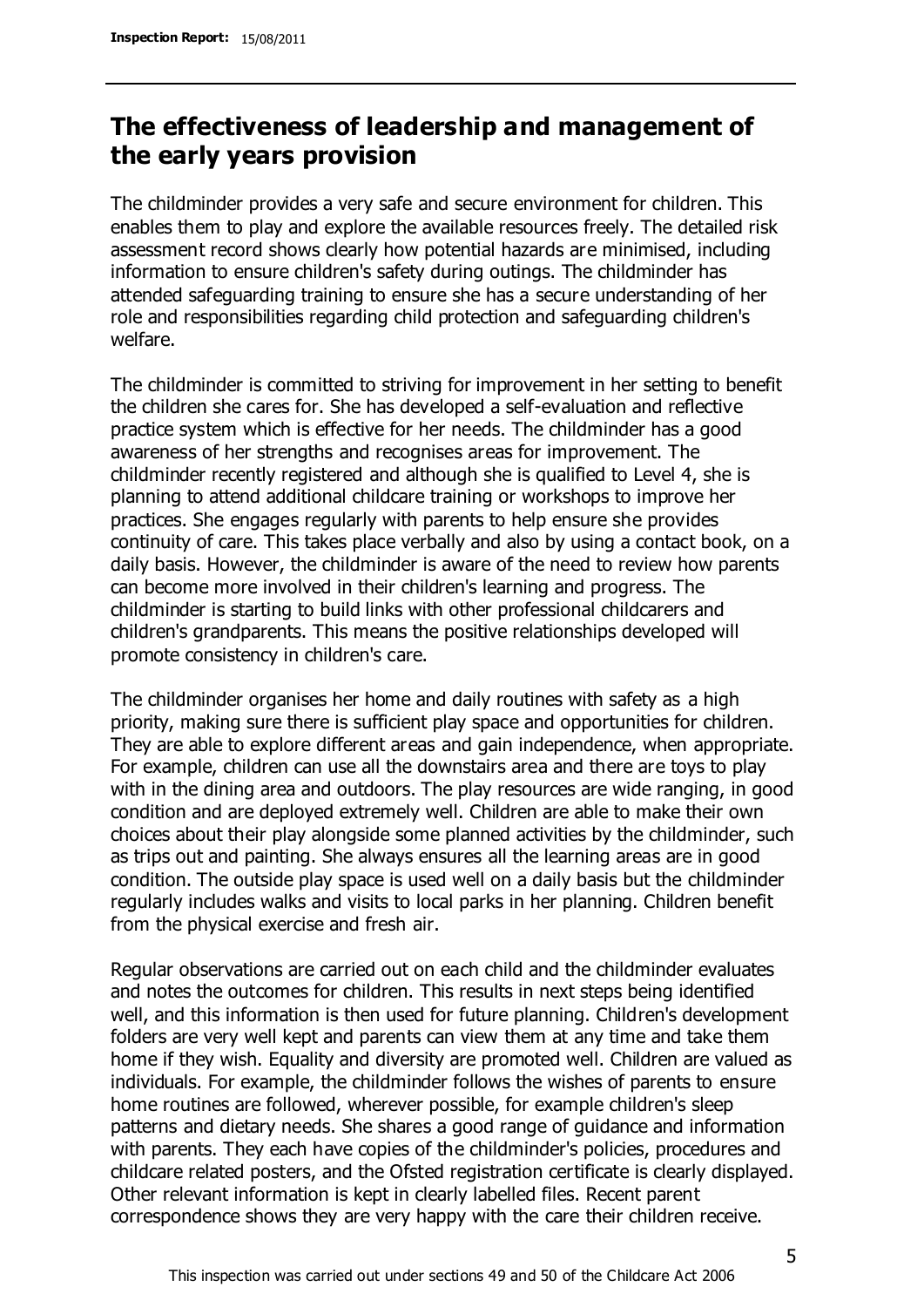This helps to contribute towards continuity of care and effective outcomes for the children.

# **The quality and standards of the early years provision and outcomes for children**

The childminder has a very good knowledge and understanding of the Early Years Foundation Stage requirements, and supports children's welfare and learning effectively. The excellent provision and planning of toys, equipment and experiences cover all areas of learning, helping children progress very well. For example, the childminder provides stimulating and challenging activities, promoting the physical development of children. Even though there are very young children attending, the childminder is keen to provide free play and ensures they have the opportunities to go outdoors throughout the day. The resources indoors and in the garden areas can be easily reached by children. Children enjoy using the moulding dough and are showing their skills in using tools to make shapes in the pieces of dough they have rolled in their hands. They also have great fun finger-painting, and learn to use a paint brush, creating pictures to take home. A play house in the garden provides a roleplay area the children can identify with as they pretend to cook. Different textures, such as water, sand and play foam encourage children to use their hands to feel, with the childminder suggesting words such as 'soft' and 'wet' for them to learn and recognise in the future. The children enjoy looking at books and they sit in the shade looking at the pictures with the childminder. Interactive toys and shape sorters allow children to develop hand and eye coordination skills. These activities enable them to develop skills in early communication and problem-solving. The childminder gives children good attention by talking and encouraging them as they play.

Children are provided with opportunities to develop physical skills through daily outings to parks and toddler groups. Observations are carried out on the children on a daily basis. These are clearly recorded, and photographs support the evaluations made and show how the children spend their time. Parents are kept well informed of their children's achievements and progress. The childminder has a folder for each child, which contains all the relevant records monitoring their progress. The childminder matches her observations to the expectations of the early learning goals, planning for the next steps needed for each child's individual development. The childminder is now building on children's interests, abilities and needs, enabling them to move forward effectively in their learning. Children show they really enjoy being with the childminder. They demonstrate close relationships with her and are comfortable and settled. The childminder plays with the children constantly as they play with the toys provided. The excellent layout of the setting allows children to be curious and creative, also encouraging an early awareness of number concepts. The childminder regularly praises children, acknowledging their achievements as they explore and play. This helps to develop their sense of belonging and self-assurance. It is very clear children feel safe and secure within the childminder's care. They trust her to meet their needs and look to her for guidance and help. The childminder is warm, fun and caring towards the children, which helps them to develop confidence and self-esteem. They are comfortable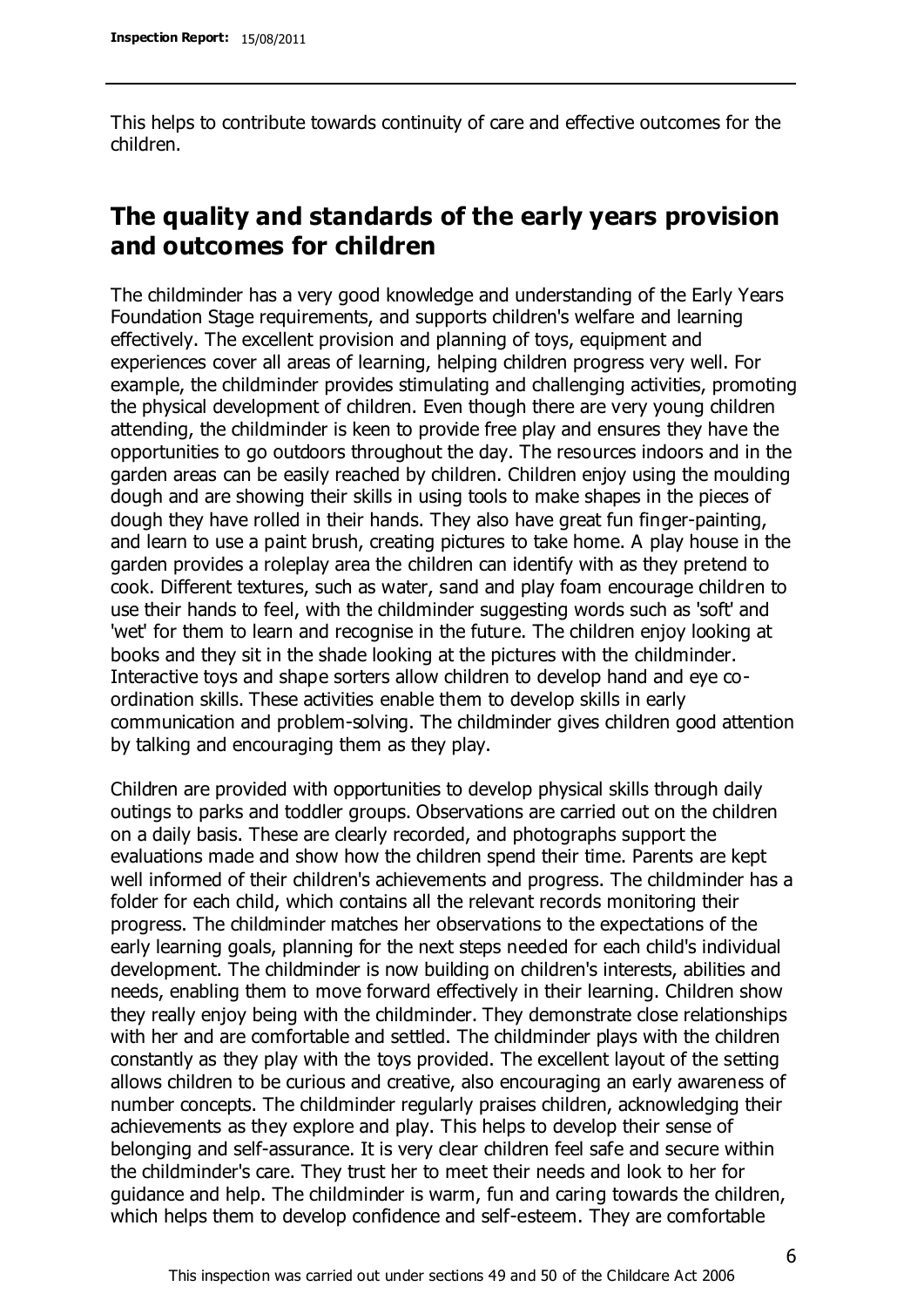with the flexible routine the childminder has developed. Children smile and interact with her as they all play together.

Effective health and hygiene routines are encouraged. Even very young children are learning how to wash their hands and beginning to develop an early understanding of good personal care. This practice also helps to prevent the spread of infections. All snacks, meals and drinks are provided by the childminder. Parents also regularly contribute a variety of fruit for the children to enjoy, enabling them to try different tastes. The childminder organises her time very well so that she is often able to pre-prepare food. Children benefit from nutritious snacks, meals and drinks. The resources include positive images of diversity and children attend regular activity groups. These practices help children become aware of the similarities and differences between people in society. The experiences provided contribute well towards helping children develop the necessary skills for their future learning and development.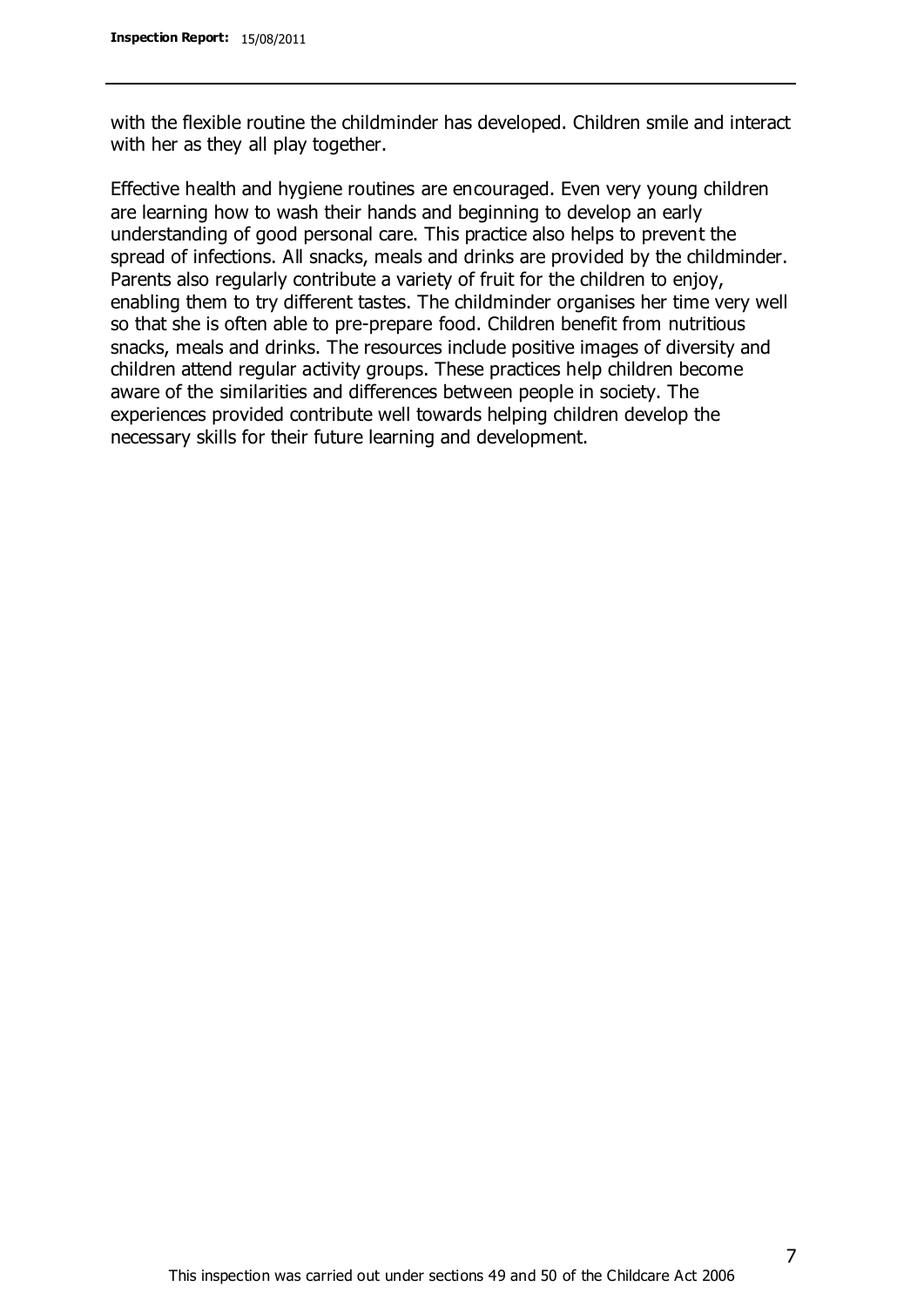# **Annex A: record of inspection judgements**

#### **The key inspection judgements and what they mean**

Grade 1 is Outstanding: this aspect of the provision is of exceptionally high quality Grade 2 is Good: this aspect of the provision is strong Grade 3 is Satisfactory: this aspect of the provision is sound Grade 4 is Inadequate: this aspect of the provision is not good enough

#### **The overall effectiveness of the early years provision**

| How well does the setting meet the needs of the<br>children in the Early Years Foundation Stage? |  |
|--------------------------------------------------------------------------------------------------|--|
| The capacity of the provision to maintain continuous                                             |  |
| improvement                                                                                      |  |

#### **The effectiveness of leadership and management of the early years provision**

| The effectiveness of leadership and management of the             |  |
|-------------------------------------------------------------------|--|
| <b>Early Years Foundation Stage</b>                               |  |
| The effectiveness of leadership and management in embedding       |  |
| ambition and driving improvement                                  |  |
| The effectiveness with which the setting deploys resources        |  |
| The effectiveness with which the setting promotes equality and    |  |
| diversity                                                         |  |
| The effectiveness of safeguarding                                 |  |
| The effectiveness of the setting's self-evaluation, including the |  |
| steps taken to promote improvement                                |  |
| The effectiveness of partnerships                                 |  |
| The effectiveness of the setting's engagement with parents and    |  |
| carers                                                            |  |

### **The quality of the provision in the Early Years Foundation Stage**

The quality of the provision in the Early Years Foundation Stage  $\vert$  2

### **Outcomes for children in the Early Years Foundation Stage**

| <b>Outcomes for children in the Early Years Foundation</b>    |  |
|---------------------------------------------------------------|--|
| <b>Stage</b>                                                  |  |
| The extent to which children achieve and enjoy their learning |  |
| The extent to which children feel safe                        |  |
| The extent to which children adopt healthy lifestyles         |  |
| The extent to which children make a positive contribution     |  |
| The extent to which children develop skills for the future    |  |

Any complaints about the inspection or report should be made following the procedures set out in the guidance available from Ofsted's website: www.ofsted.gov.uk